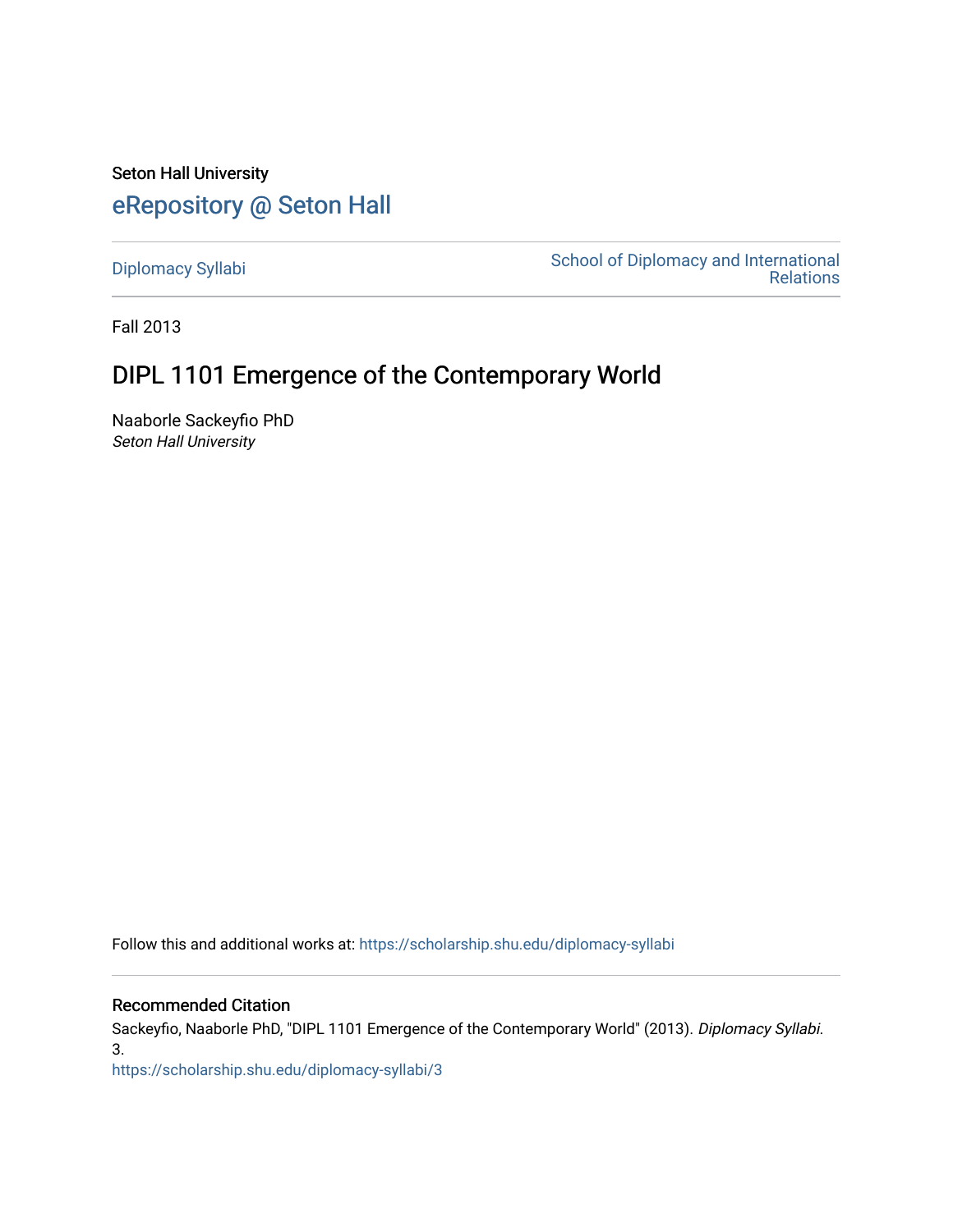## **The School of Diplomacy and International Relations SETON HALL UNIVERSITY Emergence of the Contemporary World DIPL 1101 Fall 2013**

Dr. Naaborle Sackeyfio Wednesday: Tuesday and Thursday; Section AA: 9:30am-10:45am; Section AB: 12:30pm-1:45pm, Duffy Hall Rm. 80 & 61 Office Hours: Tuesdays: 11:00am-12:00pm and by appointment-McQuaid Hall Rm. 109 Email: naaborle.sackeyfio@shu.edu

## **Course Overview**

This course examines the nature of political phenomena and a variety of issues in world politics. Students will gain a basic understanding of the historical, cultural, geographical, and institutional factors that shape the contemporary world. We examine key analytical concepts and contemporary international political issues through lectures, discussions**,** film and documentaries. The course aims to foster critical inquiry by exploring the intersection between a variety of actors on the global stage, political institutions, ideology, and the structure of the international system governs relations between them.

The course is divided into six parts. Part I introduces the study of world politics and analyzes the recent changes in the international system. Part II looks at the variety of political systems and the various models and theories that help us understand contemporary politics. Part III looks at the important role of democracy and its global impact. Part IV questions the notions of civility in today's age. Part V examines the role of political violence. Part VI wraps-up the course by asking, is there a coming anarchy?

\*Please note that I may make adjustments to the syllabus during the course of the semester.

## **Required Texts**

Magstadt, Thomas (2012) Understanding Politics: Ideas, Institutions, and Issues, 9<sup>th</sup> or 10<sup>th</sup> Edition. Thomson/Wadsworth.

Kaplan, Robert D (2001). The Coming Anarchy: Shattering the Dreams of the Post Cold War. Vintage Publishing.

## **Course Objectives**

- Describe key concepts and their analytical value.
- Critique major aspects of liberal democratic and nondemocratic regimes.
- Evaluate common theories about the relationship between economics and politics and the common mechanisms states have developed to govern the interaction between these aspects.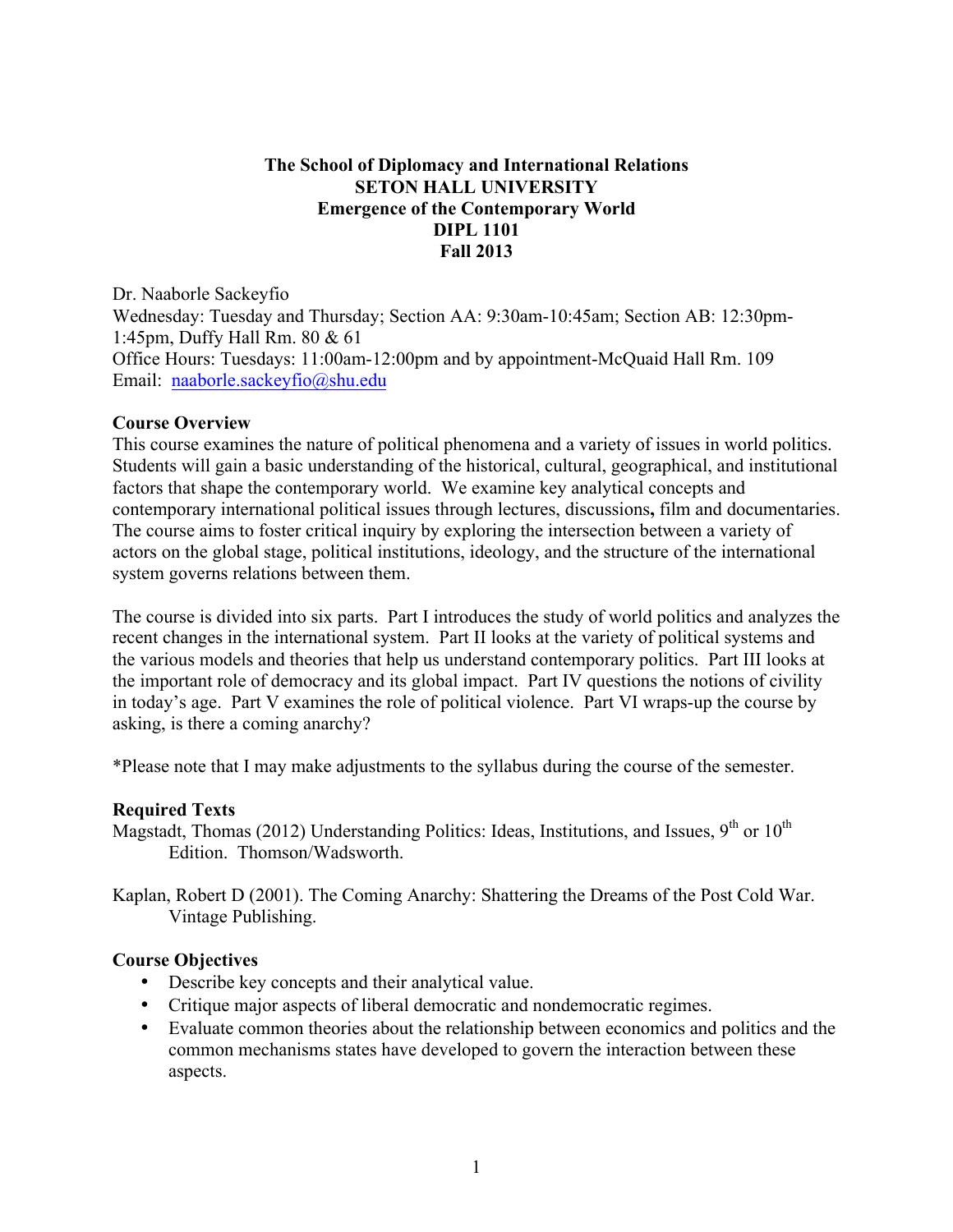- Assess the impact of history, culture, key institutions, interest groups, cleavages and major political conflicts of several contemporary political systems.
- The relationship between political ideology and political institutions explored in the course.

## **Course Requirements**

- 1. **Attendance-**Students are expected to attend all classes, arrive on time and remain for the duration of each class. The penalty for excessive absence is a reduction in your attendance grade for the semester.
- 2. **Leading class discussion-** Each student will start off a class discussion by presenting a 5 minute summary and analysis of the day's readings. You should present the main thesis, outline the author's argument, identify the evidence, and provide the conclusion. Is the argument logically coherent? Does the author provide empirical evidence in support of the main thesis? Offer your own well-reasoned ideas on the topic.
- 3. **Group Work-**Working in groups of 4-5 individuals, students will discuss a number of questions that pertain to material we cover during a given session in conjunction with short articles we read in-class. Guidelines will be offered prior to the start of any group session.
- 4. Three reactions papers- Each student will write three  $1 \frac{1}{2}$  to 2 page reactions papers based on either short films, documentaries and lecture material we cover. Guidelines for reaction papers will be provided before the due dates.
- 5. The **midterm** and **final** exams will be in-class; and with the format to be determined at a later date. The midterm will count for 25% while the final exam will count for 30%.

## **Course Policy**

- 6. In an effort to be considerate to fellow classmates and the professor, it is expected that once class begins cell phones are cut off or placed on a silent ring tone.
- 7. **Academic Integrity/Plagiarism** Students are expected to honor the standards of academic integrity as outlined in the University catalog. Any work, drawn from sources other than one's own must be properly documented-that is cited and attributed accurately. If any policies seem unclear, feel free to contact the professor for additional clarification.
- 8. From time to time, I will include articles accessible in PDF form. I may periodically include articles accessible on **blackboard, through the library or other sources.**
- 9. **Mi***s***sed exam policy**-Students who miss an exam owing to unexpected circumstances should notify me as soon as possible. Accommodations for makeup exams will be made only in the case of a documented emergency. Students who miss an exam must notify me as soon as possible for alternative accommodations.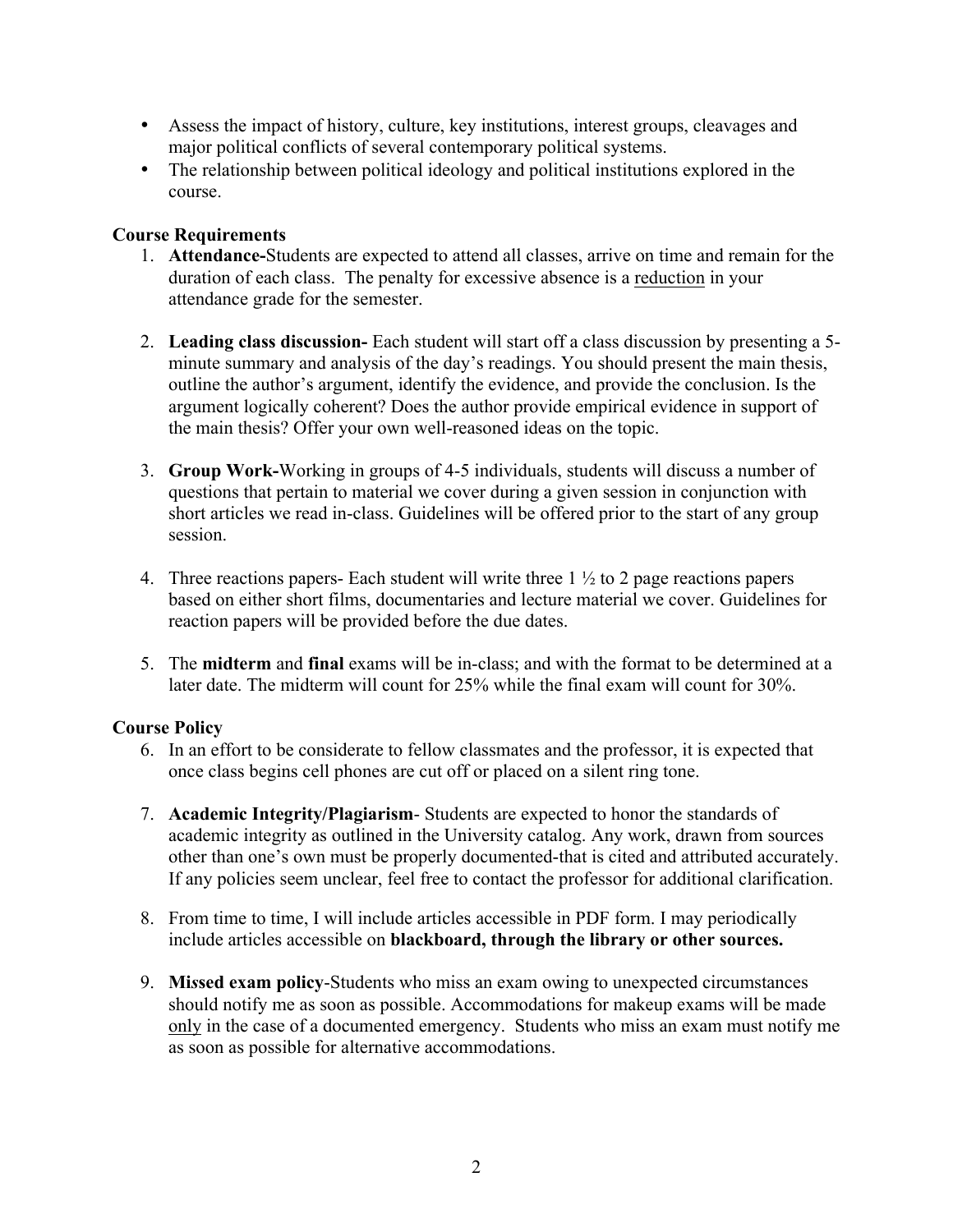- 10. **Assignments-** All assignments are to be handed to me in class. Emailed assignments will not be accepted because from time to time glitches with email can result in mishaps. Hence I will only accept assignments handed to me personally or left in my mailbox at McQuaid Hall per my specification. On another note, late assignments will suffer a penalty of 5 points off per each day late (except in the case of a documented emergency).
- 11. **Disabilities** Let me know of any disabilities that require prescribed attention and keep in mind that your disability should be on file with the Office of Disability Support Services (DSS), which is located in Duffy Hall, Room 67. To receive assistance, please self-identify. The staff at DSS will help you to develop a plan for accommodations. For more information contact DSS at (973) 313-6003.
- 12. **Laptops** Laptops are allowed for note taking as long as they do not distract you from participation in discussion. However, this policy is subject to change.
- 13. **Emergency conditions:** In case of unexpected conditions be it weather or otherwise that may possibly disrupt our regular schedule please check your email and/or the School Administrator before class for any updates.
- 14. **Email Policy** I will do my best to get back to you within a minimum of 24 hours. However, I am not available on the weekends.

## **Grading**

| Attendance and Leading Class Discussions | $10\%$  |
|------------------------------------------|---------|
| <b>Reaction Papers</b>                   | 15%     |
| Group Work                               | 20%     |
| Midterm Exam                             | 25%     |
| Final Exam                               | 30%     |
| Total                                    | $100\%$ |
|                                          |         |

#### **Evaluation: Final Grades will based on the following scale:**

| A 94-100  | B+87-89 | $C+77-79$     | $D+67-69$   |
|-----------|---------|---------------|-------------|
| $A-90-93$ | B 83-86 | C 73-76       | $D = 60-66$ |
|           | B-80-82 | $C - 70 - 72$ | $F = 0.59$  |

## **Course Schedule**

**Week 1: Aug 27 & 29**

Class introductions, course outline, and expectations for class assignments, questions *Why Study Politics?* Chapter 1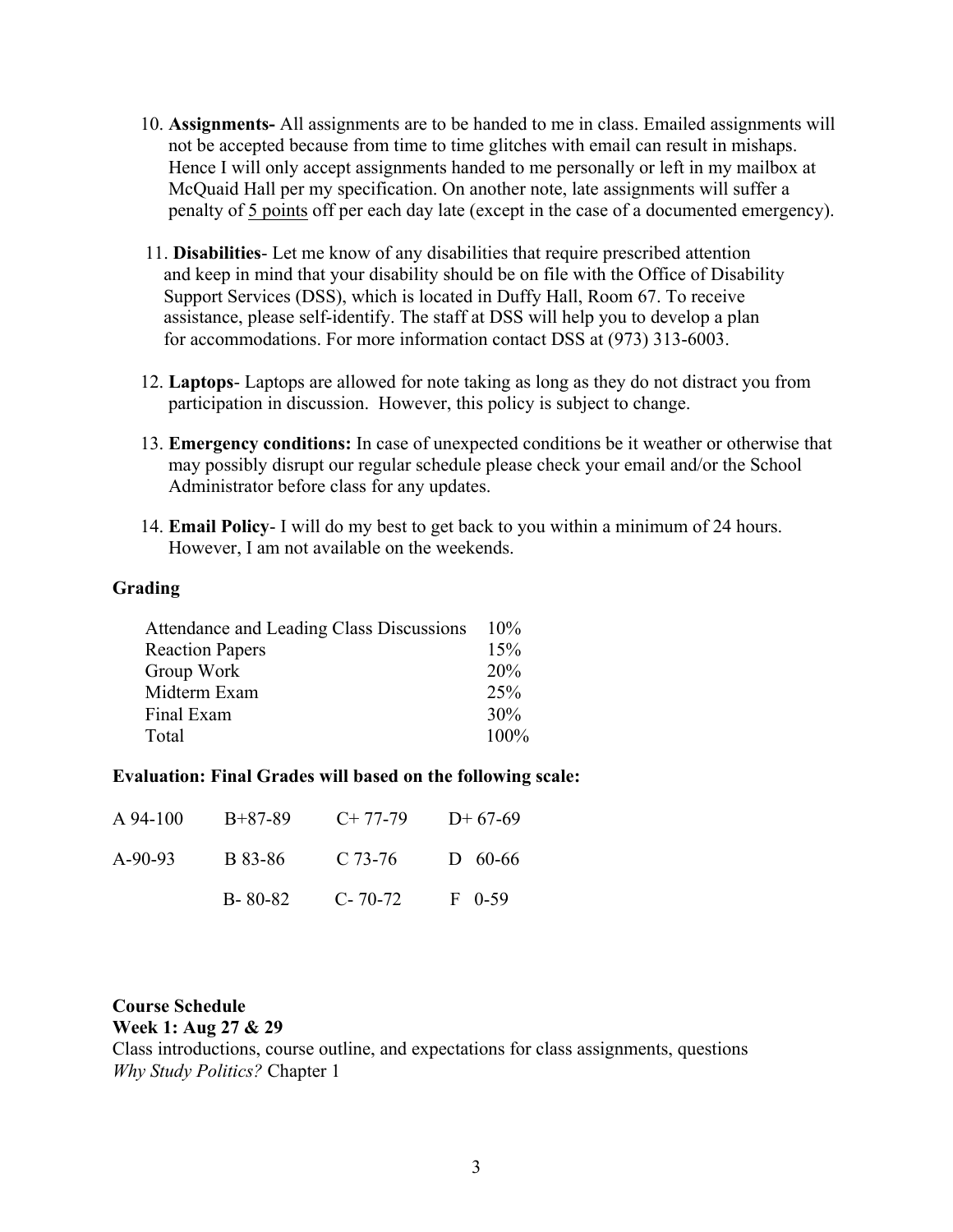**Week 2: Sept 3 & 5** *The Idea of the Public Good: Ideologies and Isms* Chapter 2 Additional Reading TBA

**Week 3: Sept 10 & 12** *International Relations: The Struggle for Power* Chapter 17 **Film #1: TBA**

## **Part II: Political Systems: Models and Theories**

**Week 4: Sept 17 & 19** *Utopias* Chapter 3 *Constitutional Democracies* Chapter 4 **Reaction Paper #1 Due**

**Midterm Exam!!! Oct 10**

*Fall Break Oct 15!*

**Week 5-8: Sept 24-Oct 17** *Authoritarianism: Myth and Reality* Chapter 5

**Part III: Established and Emerging Democracies** *Parliamentary Democracy*

Chapter 7

**Week 9: Oct 22-28** *States and Economies in Transition & The Other World: Development or Anarchy?* Chapter 8, pgs180-197 Chapter 9, pgs210-237

**Part IV: Is Politics Really all that Civil?**

**Week 10**: **Oct 31 Film #2: Triumph of the Will**

## **Part V: Political Violence: Revolution, War, and Terrorism**

**Week 11: Nov 5 & 7** *Revolution & War* Chapter 15 Reading TBA-Arab Spring or Mideast Autumn: Syria's Uprising and the Battle for Egypt **Reaction Paper #2 Due Nov 5!**

**Week 12: Nov 12 & 14** *Terrorism*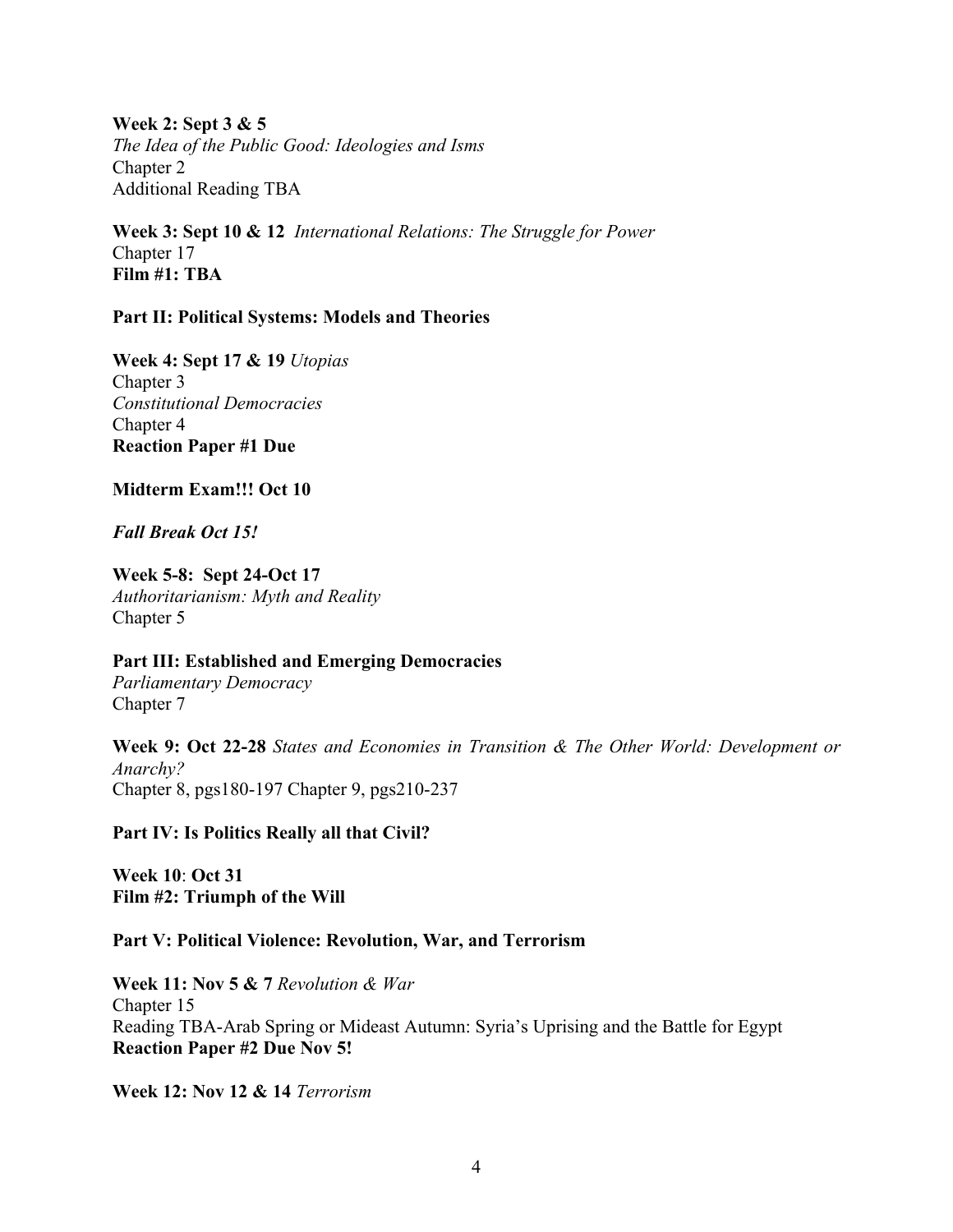Chapter 16 Reading TBD **Film #3: The Devil Came on Horseback** *International Organizations and the Quest for Order* Chapter 18 Reading TBD

#### **Part VI: The Coming Anarchy?**

**Week 13: Nov 19 & 21** *The Coming Anarchy* Kaplan, Chapter 1 *The End of Democracy?* Kaplan, Chapter 2 **Reaction Paper #3 Due**

## **Week 14 & 15: Nov 26-Dec 3** *Idealism and Limitations*

**Thanksgiving break Nov 28!** Kaplan, Chapter 3 *The Creeping Security Sector & Challenges* Kaplan, Chapters 4 & 5

#### **Week 15: Dec 5 (Last week of class):** *Re-imagining a New Foreign Policy*

Kaplan, Chapter 6 The *Value of Realism* Kaplan, Chapters 7 & 8 Wrap-up session

#### **Final exam tentatively scheduled for Dec 12**

#### **Some On-Line Sources:**

## **News Sources:**

All Africa News: www.allafrica.com BBC: http://news.bbc.co.uk/2/hi/africa/default.stm Christian Science Monitor: http://www.christiansciencemonitor.com/ Daily Mail & Guardian: http://www.mg.co.za/ Le Monde: http://www.lemonde.fr/ New York Times: http://www.nytimes.com/ The Economist: http://www.economist.com/

#### **Human Rights Organizations:**

Amnesty International: http://www.amnesty.org/ Global Witness: http://www.globalwitness.org/ Human Rights Watch: http://hrw.org/ IDMC Monitoring Center: http://www.internal-displacement.org/

## **International Organizations:**

African Union: http://www.africa-union.org/